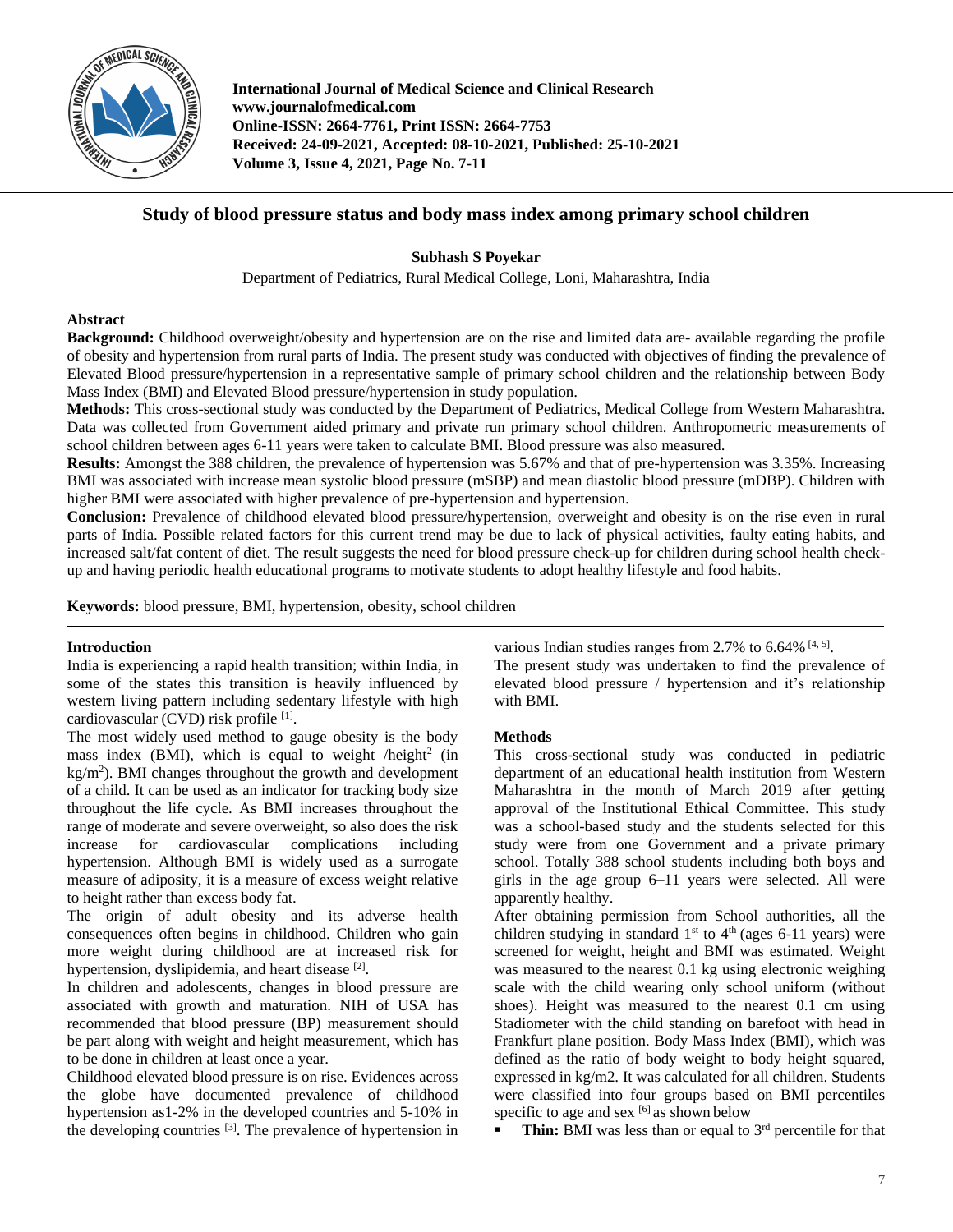age and sex.

- **Normal:** BMI was more than 3<sup>rd</sup> percentile but less than 85<sup>th</sup> percentile for that age and sex.
- **• Overweight:** BMI exceeded 85<sup>th</sup> percentile for that age and sex.
- **Obese:** BMI exceeded 95<sup>th</sup> percentile for that age and sex.

The blood pressure was measured by auscultatory method using standard mercury sphygmo-manometer. Appropriate sized cuffs were used to measure blood pressure (BP). All observations were made on the right arm with child properly seated. The appearance of first Korotkoff sound and muffling of Korotkoff sounds were taken as systolic and diastolic pressure respectively. Two readings were taken at intervals of five minutes each and average of these two readings taken as systolic and diastolic blood pressure respectively.

All blood pressure recordings were taken on the same time of the day. Children were classified into the following groups as under [7] .

Normal (N) Blood pressure- $BP < 90$ th percentile for that age, sex and height.

- Elevated blood pressure [Prehypertension]  $BP = 90-95th$ percentile for that age, sex and height.
- Hypertension (HTN) I-BP > 95th percentile for that age, sex and height.
- Hypertension (HTN) II-BP  $> 95$ th percentile  $+ 12$  mm of Hg.

Statistical analysis was carried out using SPSS version 21.0. Descriptive statistics such as means and standard deviation were used to summarize quantitative variable. Proportions and percentages were used to summarize categorical variables. Unpaired t test and Chi- square test were applied as test of significance and P value  $\leq 0.05$  was considered as statistically significant.

#### **Results**

A total of 388 children (boys: 216 and girls: 172) from two rural schools of Loni, Maharashtra were included in the study. They were in the age group of 6-11 years. Mean and standard deviations in anthropometric parameters, mSBP and mDBP in different age groups have been shown in Table 1. There was variability in mSBP as well as mDBP with increase in age.

**Table 1:** Age wise distribution of Weight, Height, BMI, mSBP and mDBP in study subjects

| Age group |     | Weight (Mean $\pm$ SD) | Height (Mean $\pm$ SD) | <b>BMI</b> (Mean $\pm$ SD) | $SBP (Mean \pm SD)$ | DBP (Mean $\pm$ SD) |
|-----------|-----|------------------------|------------------------|----------------------------|---------------------|---------------------|
| $6-7$     |     | $18.82 + 3.27$         | $111.3 + 8.63$         | $15.37 + 3.39$             | $93.92 + 7.15$      | $59.29 + 5.98$      |
| $7-8$     | 92  | $20.73 + 4.26$         | $116.75 + 9.83$        | $15.39 + 3.43$             | $93.37 + 10.43$     | $62.33 + 7.7$       |
| 8-9       | 109 | $22.87 + 3.93$         | $124.5 + 6.67$         | $14.7 + 1.98$              | $95.79 + 9.31$      | $61.44 + 8.0$       |
| $9-10$    | 98  | $24.71 + 4.6$          | $128.4 + 8.32$         | $15.01 + 2.65$             | $96.52 + 12.16$     | $65.58 \pm 9.58$    |
| 10-11     | 38  | $28.95 + 5.7$          | $136.84 + 17.6$        | $15.96 + 2.47$             | $97.74 + 12.27$     | $66.89 \pm 8.9$     |

mSBP and mDBP in various BMI categories has been shown in Table 2. There was consistent increase in mSBP and mDBP with increase in BMI status of boys and in mDBP of girls. However, there was variability in mSBP as far as girls were concerned.

| BMI         |      |    | > 85              |               | 50-85             | $50-3$ |                  | n  | ⊂.               |
|-------------|------|----|-------------------|---------------|-------------------|--------|------------------|----|------------------|
|             | mSBP |    | $101.6 \pm 11.74$ | $\mathcal{L}$ | $96.78 \pm 13$    | 136    | $93.75 \pm 9.49$ | 14 | $89.64 \pm 9.08$ |
| <b>Boys</b> | mDBP | 43 | $67.27 + 9.37$    | رے            | $66.87 \pm 7.81$  |        | $63.30 \pm 6.45$ |    | $63.21 \pm 8.64$ |
| Girls       | mSBP | 24 | $104.58 \pm 9.77$ | 19            | $93.58 \pm 10.86$ | 14     | $95.4 \pm 8.9$   | 1J | $92.67 \pm 6.17$ |
|             | mDBP |    | $65.92 + 7.79$    |               | $60.42 \pm 8.39$  |        | $60.3 \pm 6.65$  |    | $57.60 \pm 5.71$ |
| Total       | mSBP | 67 | $102.67 \pm 11.1$ | 42            | $95.34 + 12.04$   | 250    | $94.5 \pm 9.24$  | 29 | $91.2 \pm 7.72$  |
|             | mDBP |    | $66.77 \pm 8.8$   |               | $63.95 \pm 8.61$  |        | $61.9 \pm 6.7$   |    | $60.31 \pm 7.69$ |

**Table 2**

Prevalence of Elevated blood pressure and hypertension has been depicted in Table 3. Age, gender and type of school have been compared with the prevalence of Elevated blood pressure and hypertension.

|           | <b>Sex</b>  | n   | <b>Private School (n=191)</b> |                |                 | Govt. School (n=197) |    |                 | Total $(n=388)$ |                    |                     |       |
|-----------|-------------|-----|-------------------------------|----------------|-----------------|----------------------|----|-----------------|-----------------|--------------------|---------------------|-------|
| Age group |             |     | <b>Elevated BP</b>            | HT             | <b>Combined</b> | <b>Elevated BP</b>   | HT | <b>Combined</b> |                 | <b>Elevated BP</b> | <b>Hypertension</b> |       |
|           |             |     | n                             | n              |                 | n                    | n  |                 | n               | $\frac{6}{9}$      | $\mathbf n$         | $\%$  |
| $6 - 7$   | <b>Boys</b> | 22  |                               |                | $\theta$        |                      |    |                 | $\Omega$        | -----              |                     | 4.55  |
|           | Girls       | 29  |                               |                | $\Omega$        |                      |    |                 | $\theta$        | -----              | 0                   | ----- |
|           | <b>Boys</b> | 58  |                               |                | 4               |                      |    | $\bigcap$       | 4               | 6.9                | 2                   | 3.45  |
| $7 - 8$   | Girls       | 34  |                               |                |                 |                      |    |                 | $\Omega$        | -----              | 2                   | 5.88  |
| $8-9$     | <b>Boys</b> | 44  |                               | $\overline{c}$ | $\bigcap$       |                      |    |                 |                 | 2.27               | 2                   | 4.55  |
|           | Girls       | 65  |                               |                |                 |                      |    |                 |                 | 1.54               |                     | 1.54  |
| $9 - 10$  | <b>Boys</b> | 62  | ◠                             | $\mathbf{3}$   |                 |                      | 3  | $\sqrt{2}$      | $\overline{c}$  | 3.23               | 6                   | 9.68  |
|           | Girls       | 36  |                               | 3              | $\mathbf{3}$    |                      | 3  | $\sim$          | $\Omega$        | -----              | 6                   | 16.67 |
| $10 - 11$ | <b>Boys</b> | 30  | 3                             | $\overline{2}$ |                 |                      |    |                 | 4               | 13.34              | 2                   | 6.67  |
|           | Girls       | 08  |                               |                |                 |                      |    |                 |                 | 12.5               | 0                   | ----- |
|           |             | 388 | $\mathbf Q$                   | 12             | $21(11\%)$      | 4                    | 10 | $14(7.1\%)$     | 13              | 3.35               | 22                  | 5.67  |

**Table 3**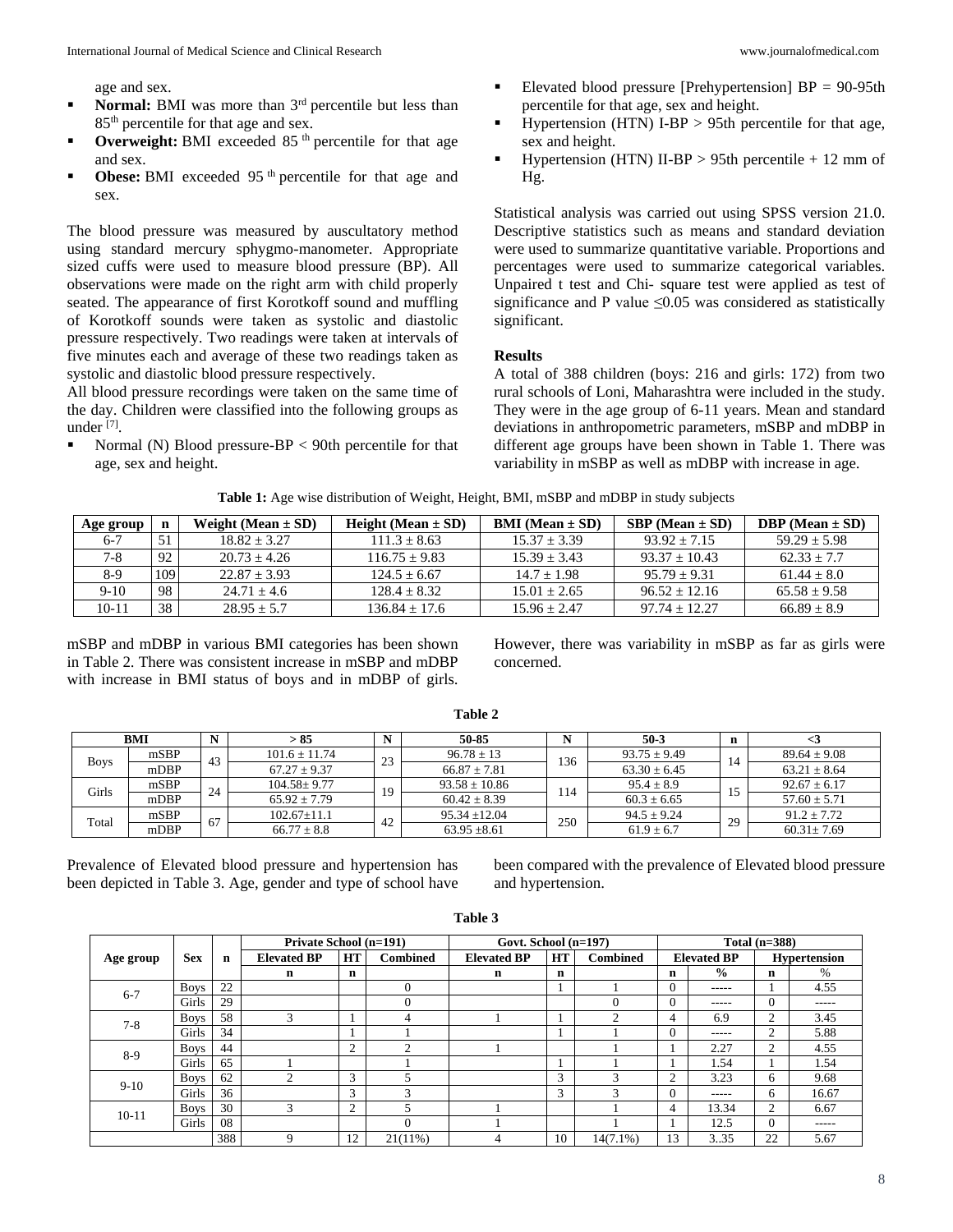#### **Discussion**

Childhood overweight and elevated blood pressure is a contributor to all forms of cardiovascular diseases. It has been demonstrated by various studies on Indian school children that the prevalence of hypertension (HTN) in overweight children is significantly higher than normal weight children. Studies on hypertension in childhood have an important advantage that they may help in the control and possibly prevention of high blood pressure before its harmful sequel can occur.

This study was a school-based study and it included the students of one Government and one Private school located in Western Maharashtra, India.

In the present study, mean weight, and height of boys were  $23.6 \pm 5.16$  kg and  $123.4 \pm 1.2$  cm, while that of girls were 22  $\pm$  4.91 kg and 122.3  $\pm$  0.08 cm, respectively.

The mean BMI of boys was  $15.56 \pm 3.07$  kg/m2 and that of girls was  $14.63 \pm 2.33$  Kg/m2. Difference in BMI between boys and girls was statistically significant. However, after 10 years of age girls were heavier than boys. Higher BMI values in children in similar age groups has been reported. [8] These differences in BMI can be attributed to socioeconomic and environmental differences.

In our study, mSBP in boys was  $95.32 \pm 10.74$  mmHg, and that of girls was  $95.49 \pm 9.33$  mmHg. There was no significant difference in mSBP between boys and girls. On the other hand, mDBP was statistically significantly higher in boys  $(64)$  $\pm$  7.3 mmHg) in comparison to that of girls (61  $\pm$  6.9 mm Hg).

In the present study 7.63% students had BMI percentile  $<$  3 and 75.25 % were having normal BMI. 8.5% students were overweight and 8.76% were obese. Combined prevalence of overweight and obesity was more in boys (19.9%) than girls (13.95%), but the difference was not significant.

In this study, it was found that overweight and obese subjects both boys and girls had higher BP (both mSBP and mDBP) in comparison to normal weight children. The findings of this study were similar to the data in standard guidelines of updated 4th report for screening and management of high BP in children and adolescents [9].

There was weakly positive correlation between BMI with mSBP and mDBP in boys and in girls. Many researchers have reported the positive linear relationship between BMI and mSBP/DBP [10, 11] .

With increase in BMI to significant proportion; blood pressure both systolic and diastolic increases to significant levels irrespective of age, sex. This was possibly due to differences in sympathetic tone between normal-weight and overweight subjects.

None of the underweight students had HTN. Obesity plays a major role in development of childhood HTN. However, in a study by Sharma A et al., the authors did not find any association between obesity and HTN [12].

As shown in Table-4, the prevalence of elevated blood pressure (pre-hypertension) and hypertension from different parts of India vary widely.

**Table 4:** Different Studies Demonstrating Prevalence of Elevated Blood Pressure (Pre-HT) and Hypertension.

| <b>Authors</b>             | Year |                        |                               | <b>Prevalence</b> | Location                    |  |  |
|----------------------------|------|------------------------|-------------------------------|-------------------|-----------------------------|--|--|
|                            |      | <b>Age group Years</b> | Pre-HT<br><b>Hypertension</b> |                   |                             |  |  |
| Kamble MB et al $^{[13]}$  | 2019 | $6-12$                 | 1.47 %                        | 4.49 %            | Urban & Rural (Maharashtra) |  |  |
| Das MK et al [14]          | 2017 | $5-10$                 | 13.4 %                        | 19.7%             | Urban (Haryana)             |  |  |
| Naha NK et al <a>[15]</a>  | 2016 | $5-10$                 | 5.8%                          | 4.5 %             | Peri-urban (Kerala)         |  |  |
| Madhivanan S et al [16]    | 2017 | $6 - 12$               | -----                         | 8.29 %            | Urban (Tamilnadu)           |  |  |
| Jena SK et al $[17]$       | 2016 | $6 - 12$               |                               | 6.45 %            | Peri-urban (Odisha)         |  |  |
| Sudhakar C et al $^{[18]}$ | 2017 | $5 - 14$               | 1.11 %                        | 1.11 %            | Rural (Chhattisgarh)        |  |  |
| Present study              | 2019 | $6-11$                 | 3.35 %                        | 5.67 %            | Rural (Maharashtra)         |  |  |

The difference in prevalence of pre-HT/HTN reported earlier could be attributed to varying unidentified genetic, socioeconomic, climatic, cultural and dietary factors. This may be due to the different criteria adopted for defining hypertension, methodology used, population sample and the variation in real prevalence.

Combined prevalence of elevated blood pressure and hypertension was observed to be more in children studying in Private school compared to Govt. school children, but the difference between them was not statistically significant.

Combined prevalence of Elevated blood pressure and hypertension was observed to be more in boys (11.11%) compared to girls (6.39%), but the difference between them was not statistically significant. However, prevalence of prehypertension was significantly more in boys (5.1%) than in girls (1.16%). In a study by Anjana et al, the prevalence of hypertension was 7.50% and 6.52% in males and females respectively [19].

Combined prevalence of pre-HT and HTN was 35.3% amongst obese children, 24.24% in overweight children as against only 5.14 % in normal weight children.

Age wise, prevalence of elevated blood pressure was maximum in children in age group of  $10 + \text{years}$ , with more boys than girls being affected. However, the prevalence of hypertension was maximum in children in age group of 9-10 years, with more girls being affected. It is probably related to increase in BMI with onset of puberty especially in girls. Similar observation has been reported by Mahyar et al. [20] However, this finding contradicts the finding of Chiolero *et al*. where higher prevalence of HT was found among younger children<sup>[21]</sup>.

This study indicates the high prevalence of hypertension in children of 6-11 years in rural Maharashtra. The recent rise in prevalence especially in low-income population may be due to the epidemiological transition over the years with change in the lifestyle and BMI status of the population. This transition in lifestyle may be due to the rapid urbanization influencing the dietary habits, physical activity status and social pressures. With increase in age and BMI status, the prevalence of elevated blood pressure/hypertension increased in both sexes. It was interesting to note that a sizable proportion of normalweight children had hypertension. Therefore, it mandates at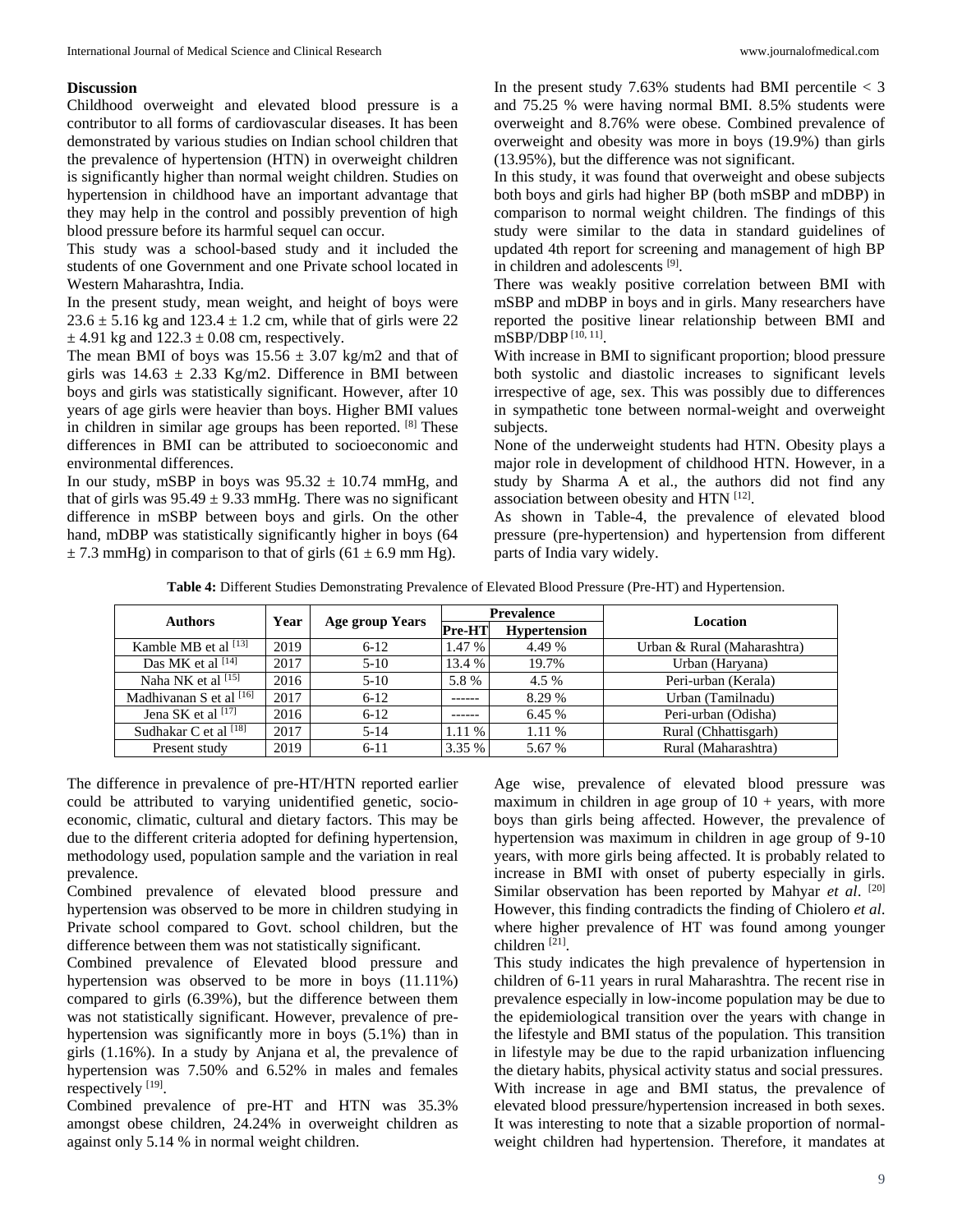least annual blood pressure measurement along with anthropometric parameters for children in age group of 6-11 years during routine pediatric clinical practice and school health check-up.

### **Conclusion**

In our study, the prevalence of obesity and overweight was 8.76% in 8.5%, respectively, and that of elevated blood pressure (pre-HT) and hypertension was 3.35% and 5.67 %, respectively. Prevalence of elevated blood pressure was more in private school children. BMI had very weakly positive correlation with rise in mSBP and mDBP. The association between overweight/obesity and elevated BP in children would reflect on an increased burden of hypertension-related diseases as the obesity epidemic further goes up even in rural or low-income population. This study reemphasizes the need to include blood pressure recording along with anthropometric measurements in school health program.

### **Limitations**

As this is a cross sectional study, blood pressure was measured only twice in 5 minutes interval during the school visit. These children who were found to have a higher blood pressure values need to be followed up to determine the blood pressure status. A third or fourth measurement of blood pressure could have possibly lowered the number of hypertensive children. Furthermore, we have not systematically studied or adjusted for factors such as salt intake, physical activity and dietary habits, which would be pertinent for future surveys.

For the evaluation of prevalence, a larger group of students will be more appropriate. Socioeconomic status of the parents and dietary habit of the students are lacking here which are contributory factors for overweight/obesity and elevated blood pressure.

# **Financial Support and Sponsorship**

Nil.

## **Conflicts of Interest**

There are no conflicts of interest.

## **Acknowledgements**

Author would like to acknowledge the co-operation provided by authorities of participating schools and also thank all the wonderful school children who agreed to participate in the study.

## **References**

- 1. Raj M, Sundaram KR, Paul M, Deepa AS, Kumar RK. Obesity in Indian children: Time trends and relationship with hypertension. Natl Med J India.2007;20:288-93.
- 2. Aggarwal R, Mendoware SL, Bhandari B, Garg OP. Prevalence of hypertension in apparently healthy school children. Indian Pediatr.1982;19:779-89.
- 3. Luma GB, Spiotta RT. Hypertension in children and adolescents. Am Fam Physician. 2006;73:1558-68.
- 4. Sabapathy S, Nagaraju BA, Bhanuprakash CN. Prevalence of childhood hypertension and prehypertension in school going children of Bangalore rural

district: a cross sectional study. Int J Contemp Pediatr.2017;4:1701-4.

- 5. Madhusudhan K, Betham R, Jampana VR. Study of blood pressure profile and correlation of hypertension with age, sex, anthropometric measurements (weight, height, body mass index), socio economic status and hereditary factors in school going children. Int J Contemp Pediatr. 2017; 4: 19-27.
- 6. Indian Academy of Pediatrics Growth Charts Committee, Khadilkar V, Yadav S, Agrawal KK, Tamboli S, Banerjee M, *et al.* Revised IAP growth charts for height, weight and body mass index for 5 to 18-year-old Indian children. Indian Pediatr.2015;52:47-55.
- 7. Flynn JT, Kaelber DC, Baker-Smith CM *et al*. Clinical Practice Guideline for Screening and Management of High Blood Pressure in Children and Adolescents. Pediatrics. 2017;140(3): e20171904.
- 8. Inkhiya S, Bika MS, Shekhawat K, Mani R. A crosssectional study to assess prevalence of malnutrition in school children 6-12 years of age of Bikaner, Rajasthan. International Journal of Applied Research.2016;2(5):867- 870.
- 9. National High Blood Pressure Education Program Working Group on High Blood Pressure in Children and Adolescents. The fourth report on the diagnosis, evaluation, and treatment of high blood pressure in children and adolescents. Pediatrics.2004;114(2):555-76.
- 10. Bhuvaneswari M, Ramaprasad GS. Biophysical profile of blood pressure in urban healthy school children- a cross sectional study. J. Evid. Based Med. Health. 2018; 5(9): 749-752.
- 11. Sayeemuddin M, Sharma D, Pandita A, Sultana T, Shastri S. Blood pressure profile in school children (6–16years) of Southern India: a prospective observational study; Front. Pediatr. 2015;3:24.
- 12. Sharma A, Grover N, Kaushik S, Bhardwaj R, Sankhyan N. Prevalence of Prehypertension among schoolchildren in Shimla. Indian Pediatr.2010;47:873-76.
- 13. Kamble MB, Chopde SG. A comparative study of hypertension and obesity with reference to risk factors in school children aged 6-12 years in urban and rural area. Int J Contemp Pediatr.2018;5:2326-32.
- 14. Das MK, Bhatia V, Sibal A. Prevalence of Hypertension in urban school children aged 5 to 10 years in North India. Int J Contemp Pediatr.2017;4:2055-9.
- 15. Naha NK, John M, Cherian VJ. Prevalence of hypertension and risk factors among school children in Kerala, India. Int J Contemp Pediatr.2016;3:931-8.
- 16. Madhivanan S, Harikrishnan E, Kumarasamy K. A study of blood pressure in school children between the age of 6- 12 years in Chennai, India: a cross sectional study. Int J Contemp Pediatr.2017;4:2205-12.
- 17. Jena SK, Pattnaik M. Relationship between body mass index and blood pressure in school students. CHRISMED J Health Res.2018; 5:187-90.
- 18. Sudhakar C, Rahman R. Study of blood pressure profile and anthropometry in children belonging to low socioeconomic status; a prospective cross-sectional study. Int J Contemp Pediatr.2017;4:1179-1184.
- 19. Anjana K, Prabhjot K, Navdeep K, Kanta K, Sidhu S.